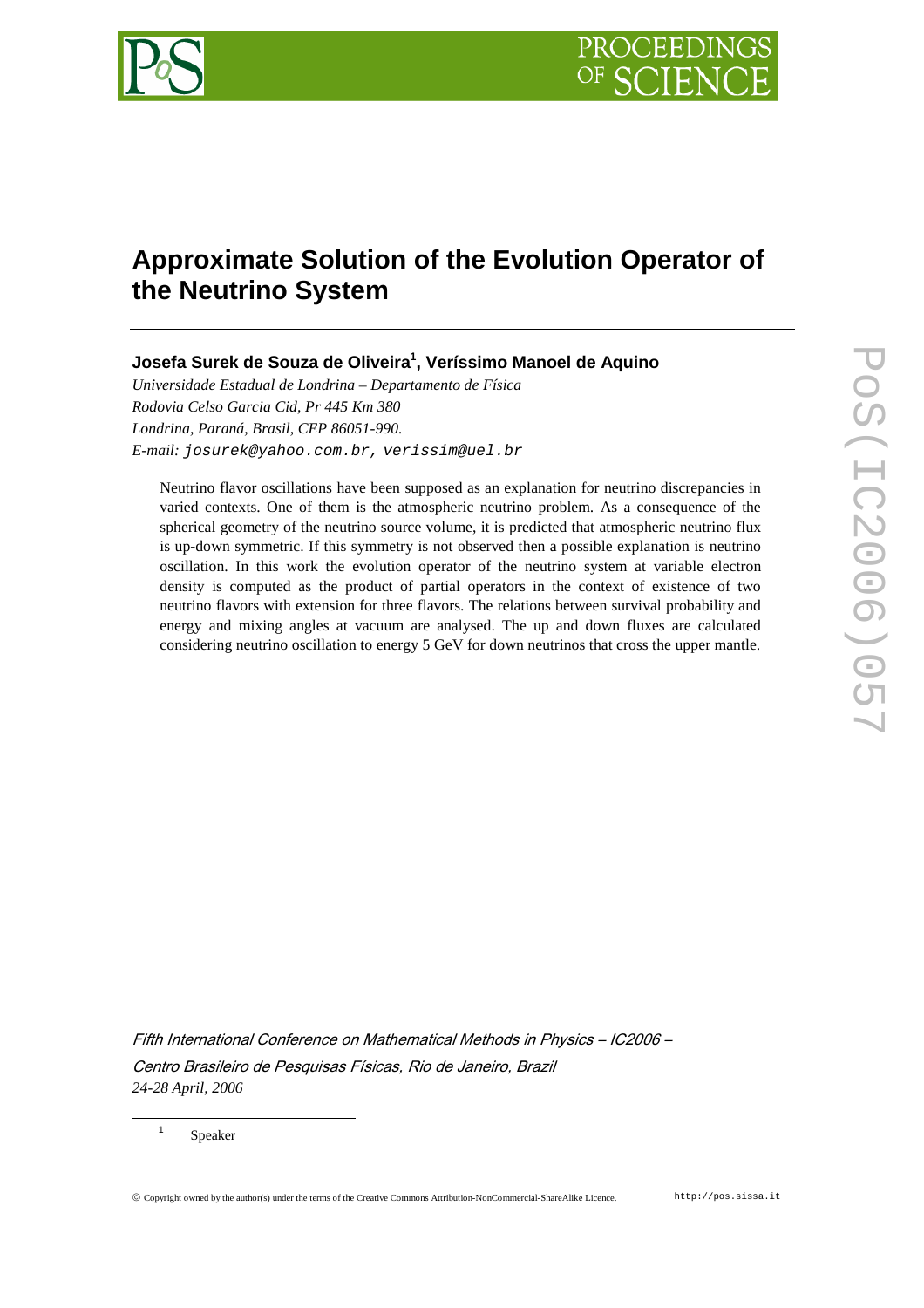## **1. Introduction**

In context of Standard model, neutrinos are considered massless particles. However, observations about solar and atmospheric neutrino fluxes present some results whose possible explanation is the mass attribution to neutrinos, consequently oscillations between flavors can happen [1, 2].

Oscillation parameters, vacuum mixing angles and mass-squared differences, are determined through the analysis of neutrino fluxes in the several experiments. In some cases there are limitations in data exploration caused by features as the source extension for solar neutrinos and, in the case of reactor and accelerator neutrinos, the immobility of the source and of the detector. However, these problems can be got round in analysis of atmospheric neutrinos.

Atmospheric neutrinos are produced by the interaction of cosmic rays with the atmosphere and the main production channels are [3]:

$$
\pi^{\pm} \to \mu^{\pm} + V_{\mu}(\overline{V}_{\mu})
$$

$$
\mu^{\pm} \to e^{\pm} + V_{e}(\overline{V}_{e}) + \overline{V}_{\mu}(V_{\mu})
$$

It is expected that atmospheric neutrino flux presents up-down symmetry [4]. This symmetry means that the neutrino flux reaching directly a specific point of earth surface with a zenith angles θ (up-neutrino) is equal to the neutrino flux with an angle  $π$ -θ (down-neutrino). If the possibility of neutrino oscillation is admitted, the different paths of up and down neutrinos and the MSW effect modify the situation and up-down asymmetry can take place [3]. Thus, measures of these fluxes can be used to determine the physical parameters that describe neutrino oscillations. In this case, different situations can be explored with the variation of the angle  $\theta$  or of the energy of the neutrinos.

In this work the neutrino production and the oscillation probabilities at variable matter density and vacuum are computed so that up and down neutrino fluxes can be analysed considering oscillation possibility. The emphasis is given to the evolution equation of the neutrino system, particularly at variable matter density. In this case the strategy of Lisi is adopted, consisting in to take partial evolution operators [5]. The procedure is applied for a specific situation for which the incidence angle is 70º and the neutrino energy is 5 GeV.

For zenith angle larger than 70º only the upper mantle is crossed by down neutrinos. Then for the calculations, it is chosen this value for which the largest path difference among up and down neutrinos with a continuous electronic density can be got. The energy of 5 GeV is chosen so that the calculation of the neutrino production of the reference [6] can be used.

## **2. Neutrino Production**

Taking atmospheric neutrinos with energy around some GeV or above the effect of the geomagnetic field is negligible, the showers can be taken as unidimensional and the energy range of the solar neutrino is avoided [4]. For this case, the atmospheric neutrino production can be obtained by analytical methods [6].

Following the procedure adopted by Lipari [6], the neutrino production is obtained starting from the meson and muon fluxes of the atmospheric showers; these are related to the primary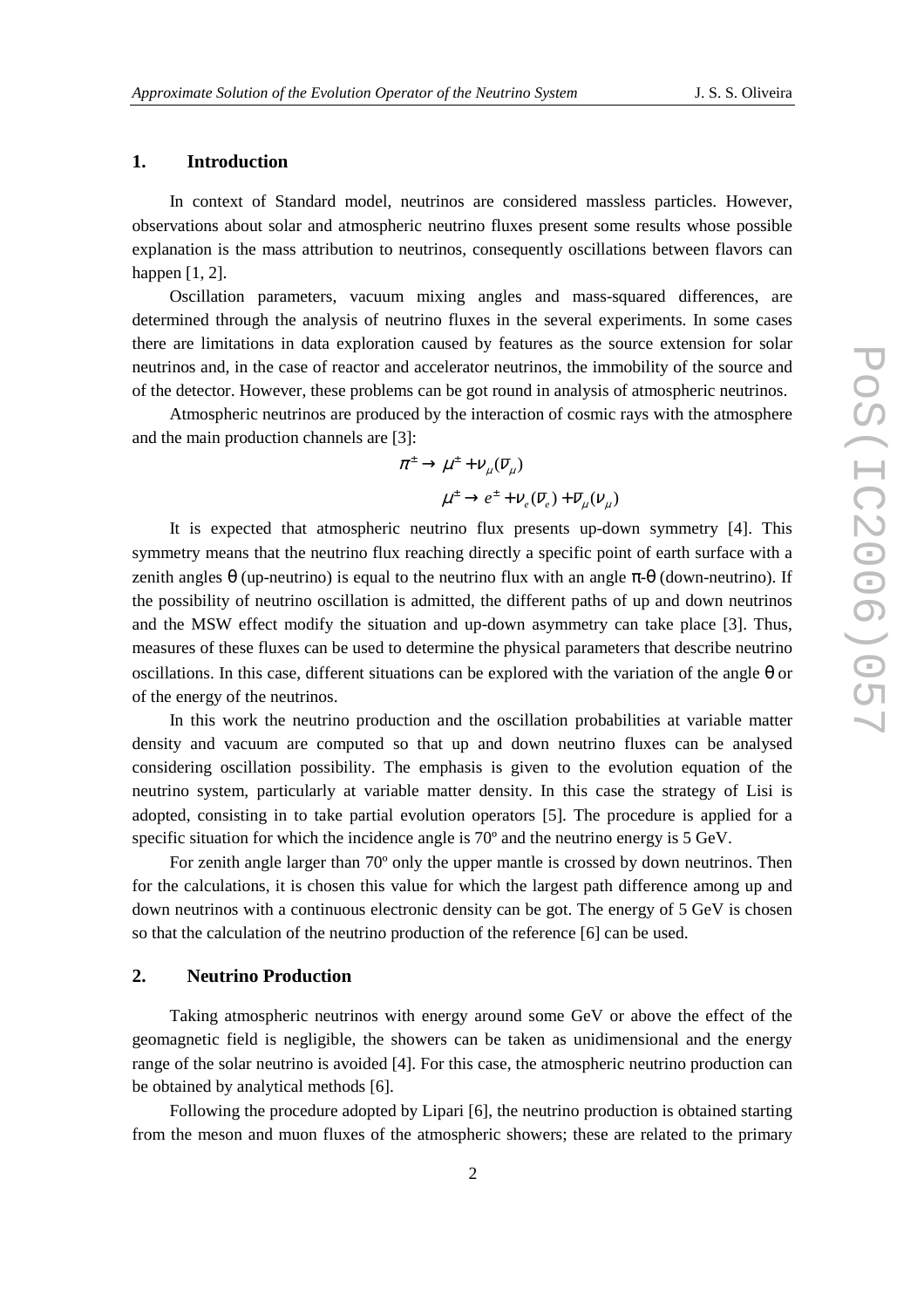flux whose composition can be approximate as being of nucleons. The meson and muon fluxes are calculated in the high and low energy limits and the generalization is made by interpolation.

Besides, the hadronic interaction lengths are considered constant, the fluxes are described as a power law in the energy, it is admitted that hadrons are not produced due to decays and that they don't lose considerable energy. The polarization [7, 8] and energy loss [9] of the muons are taken into account. The parameters that describe the primary flux, the interaction lengths, the hadronic interaction factors and the muon energy loss parameters are supplied by Gaisser [10]. The model of the atmosphere necessary to analyse the interaction of cosmic rays is described by [6]. The muon neutrino production rate as a function of the distance between the source and a detector for energy of 5 GeV and zenith angle of 70º is obtained and it is represented graphically in the figure 1.



*Figure 1: Muon neutrino production rate as a function of the distance between the source and an eventual detector.* 

## **3. Oscillations of Neutrinos**

Attributing Dirac or Majorana mass to neutrinos, their propagation in the ultra-relativistic limit is described by the Schrödinger equation [11] that in the base of flavor states  $\mathbf{v}_f$  to neutrinos of energy E is given by

$$
i\frac{\mathrm{d}}{\mathrm{d}x}\mathbf{v}_f(x) = \frac{1}{2E} \left( \mathbf{U}\mathbf{M}^2 \mathbf{U}^{-1} + \mathbf{A} \right) \mathbf{v}_f(x)
$$
 (1)

where **U** couples flavor and mass eigenstates as  $v_f(x) = Uv_a(x)$  and **M** is diagonal matrix of mass of the neutrinos. In the context of three neutrino flavors,  $\mathbf{U} = e^{i\psi \mathbf{A}_7} e^{i\phi \mathbf{A}_5} e^{i\phi \mathbf{A}_2}$ , where  $\Lambda_2$ ,  $\Lambda_5$  e  $\Lambda_7$  are Gell-Mann matrices. The diagonal matrix of squared-mass, the flavor and mass eigenvectors are defined in this case respectively by the relations:

$$
\mathbf{M}^{2} = \begin{pmatrix} m_{1}^{2} & 0 & 0 \\ 0 & m_{2}^{2} & 0 \\ 0 & 0 & m_{3}^{2} \end{pmatrix}, \qquad \qquad \mathcal{V}_{f}(x) = \begin{pmatrix} \mathcal{V}_{e}(x) \\ \mathcal{V}_{\mu}(x) \\ \mathcal{V}_{\tau}(x) \end{pmatrix} \qquad \text{and} \qquad \mathcal{V}_{p}(x) = \begin{pmatrix} \mathcal{V}_{1}(x) \\ \mathcal{V}_{2}(x) \\ \mathcal{V}_{3}(x) \end{pmatrix},
$$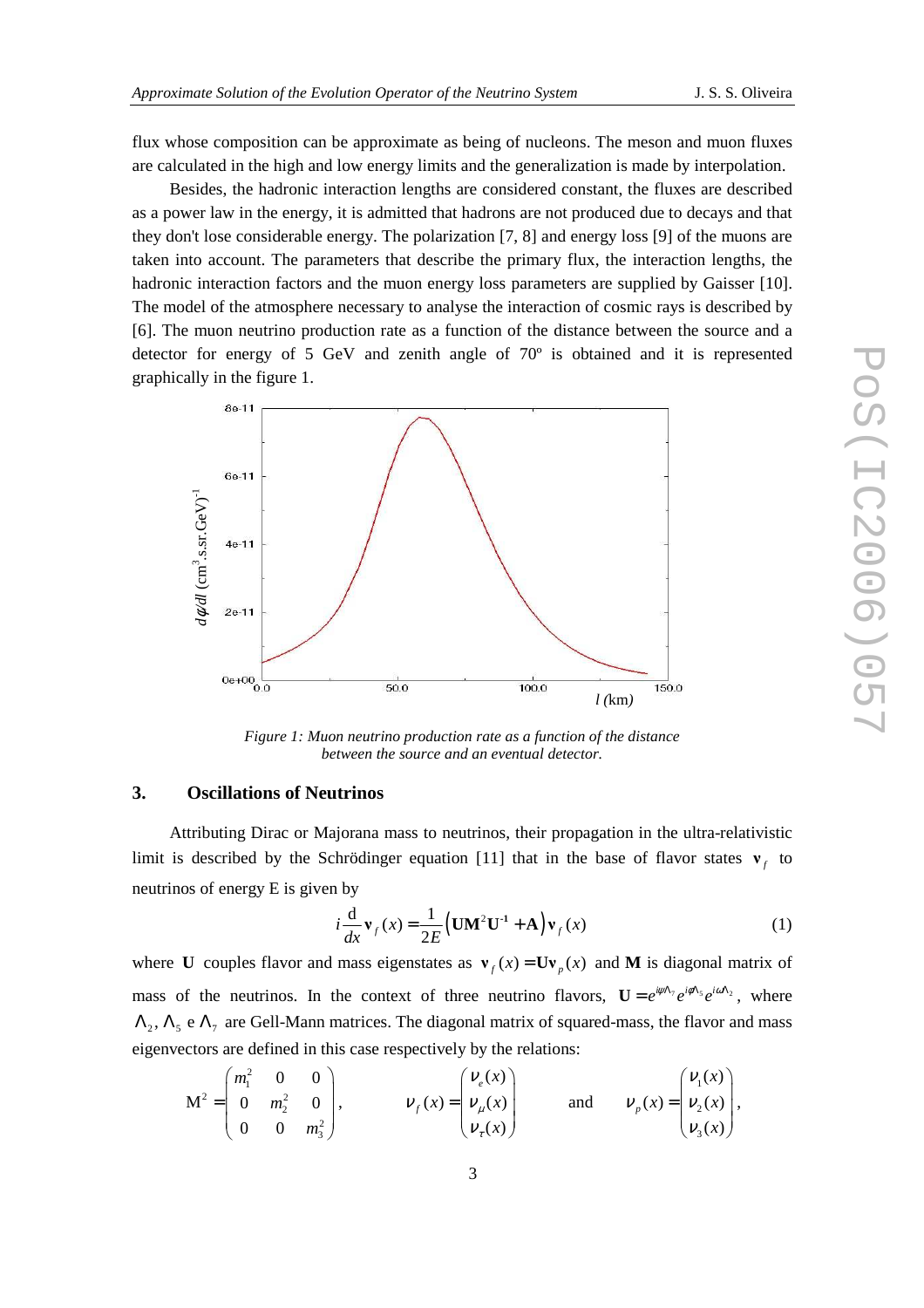where the states  $V_{1,2,3}$  represent particles of masses  $m_{1,2,3}$ .

The term **A** contains the matter effect on the neutrino propagation that, in this case, is

$$
\mathbf{A} = \begin{pmatrix} A & 0 & 0 \\ 0 & 0 & 0 \\ 0 & 0 & 0 \end{pmatrix},
$$

with  $A = 2\sqrt{2}G_F N_e E$ , for which  $G_F$  is the Fermi Constant and  $N_e$  the electronic density in matter [12]. In the mass base, the equation (1) becomes

$$
i\frac{\mathrm{d}}{\mathrm{d}x}\mathbf{v}_p(x) = \frac{1}{2E} \left( \mathbf{M}^2 + \mathbf{U}^{\text{-1}} \mathbf{A} \mathbf{U} \right) \mathbf{v}_p(x) \,. \tag{2}
$$

The solution of (1) in a general way is  $\mathbf{v}_f(x) = \mathbf{G}(x, x_0) \mathbf{v}_f(x_0)$ , where  $\mathbf{G}(x, x_0)$  is the evolution operator of the neutrino system. Or in terms of particle eigenstates (2),  $\mathbf{v}_p(x) = \overline{\mathbf{G}}(x, x_0) \mathbf{v}_p(x_0)$ , where  $\overline{\mathbf{G}}(x, x_0) = \mathbf{U}^{-1} \mathbf{G}(x, x_0) \mathbf{U}$ . The evolution operator is explicitly:

$$
\mathbf{G}\left(x,x_0\right) = \mathrm{Exp}\Bigg[-i\int\limits_{x_0}^x\mathbf{H}(x')\,\mathrm{d}\,x'\Bigg],
$$

where  $\mathbf{H}(x) = \frac{1}{2 E} (\mathbf{U} \mathbf{M}^2 \mathbf{U}^{-1} + \mathbf{A})$ 2 *x E*  $H(x) = \frac{1}{2\pi} (UM^2U^1 + A)$  is the Hamiltonian of the system and the symbol Exp concern to expansionals that represent a expansion in orderly multiple integrals.

$$
\text{Exp}\bigg[-i\int_{0}^{x} \mathbf{H}(x')\,dx'\bigg] = 1 - i\int_{0}^{x} \mathbf{H}(x')\,dx' + (-i)^{2}\int_{0}^{x} \mathbf{H}(x')\,dx'\bigg(\mathbf{H}(x'')\,dx'' + \dots \tag{3}
$$

that for  $[\mathbf{H}(x), \mathbf{H}(x')] = 0$  it is reduced to usual exponential. This is the case of neutrinos traveling the vacuum and the matter of constant density, because in these two situations the Hamiltonian is independent of the neutrino position.

At vacuum the neutrino evolution equation as a function of  $\mathbf{v}_p$  is reduced to the equation

$$
i\frac{\mathrm{d}}{\mathrm{d}x}\mathbf{v}_p(x) = \frac{1}{2E}\mathbf{M}^2\mathbf{v}_p(x)\,,
$$

whose solution in mass base is easily obtained for *j=*1,2,3 as

$$
V_j(x) = e^{-i\frac{m_j^2}{2E}(x-x_0)} V_j(x_0).
$$

The probabilities of  $v_{\mu}$ , for example, to be detected as  $v_{e}$ ,  $v_{\mu}$  or  $v_{\tau}$  after traveling a distance *x* are respectively

$$
P(V_{\mu}, V_{\mu}) = 1 - 4U_{22}^{2}U_{21}^{2}\sin^{2}\left(\frac{\Delta_{21}}{4E}x\right) - 4U_{23}^{2}U_{21}^{2}\sin^{2}\left(\frac{\Delta_{31}}{4E}x\right) - 4U_{23}^{2}U_{22}^{2}\sin^{2}\left(\frac{\Delta_{32}}{4E}x\right),
$$
  
\n
$$
P(V_{\mu}, V_{e}) = -4U_{11}U_{12}U_{21}U_{22}\sin^{2}\left(\frac{\Delta_{21}}{4E}x\right) - 4U_{13}U_{23}\left[U_{11}U_{21}\sin^{2}\left(\frac{\Delta_{31}}{4E}x\right) + U_{12}U_{22}\sin^{2}\left(\frac{\Delta_{32}}{4E}x\right)\right]
$$
(4)  
\n
$$
P(V_{\mu}, V_{\tau}) = -4U_{32}U_{22}U_{31}U_{21}\sin^{2}\left(\frac{\Delta_{21}}{4E}x\right) - 4U_{33}U_{23}\left[U_{31}U_{21}\sin^{2}\left(\frac{\Delta_{31}}{4E}x\right) + U_{32}U_{22}\sin^{2}\left(\frac{\Delta_{32}}{4E}x\right)\right],
$$

where  $U_{ij}$  are elements of the unitary matrix **U**.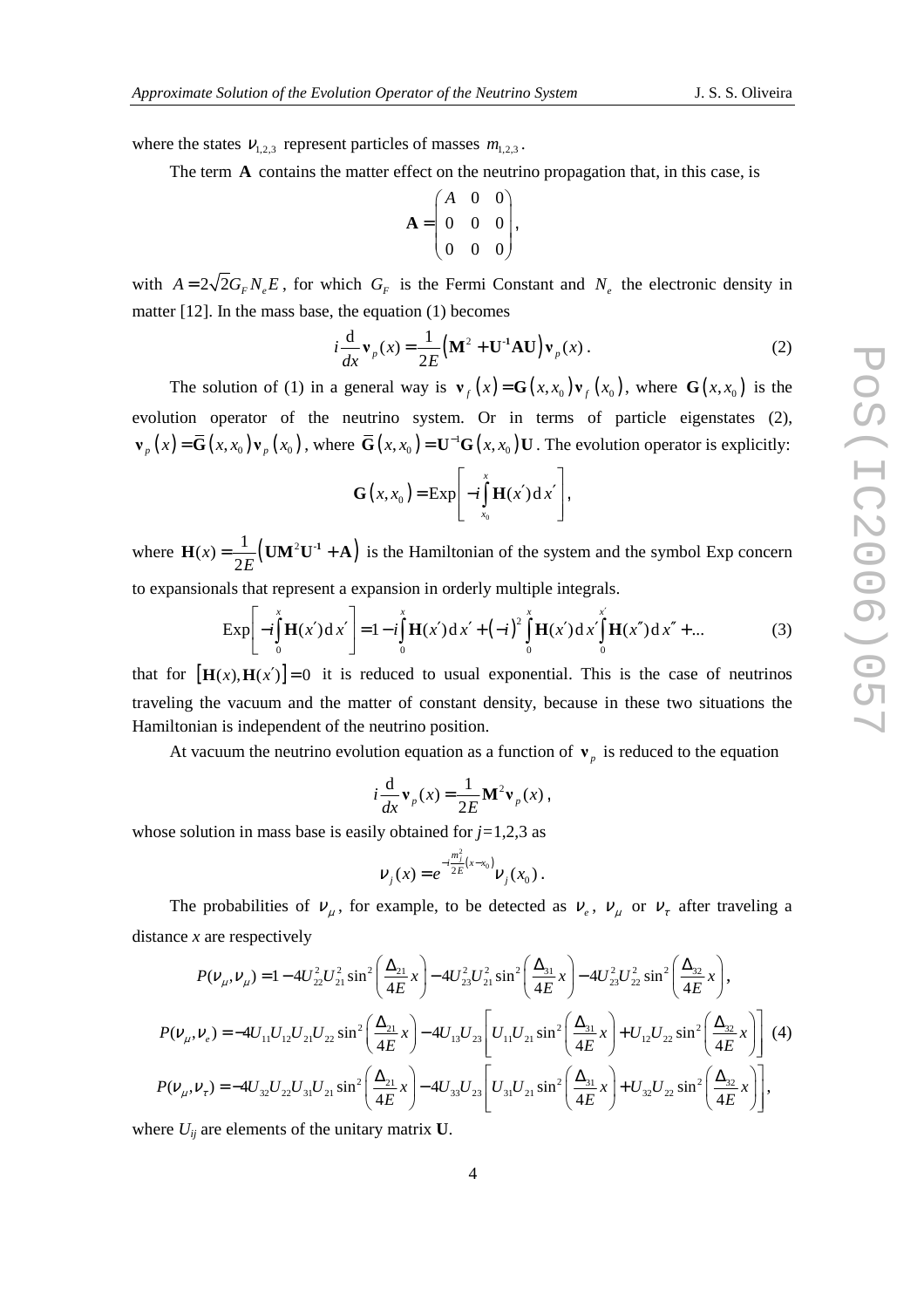In the case of neutrinos that cross matter of constant density, the Hamiltonian is diagonalized for the unitary matrix  $\tilde{U}$  and (1) becomes

$$
i\frac{\mathrm{d}}{\mathrm{d}x}\tilde{\mathbf{v}}_p(x) = \frac{1}{2E}\tilde{\mathbf{M}}^2\tilde{\mathbf{v}}_p(x)\,,
$$

where effective states  $\tilde{\mathbf{v}}_p(x)$  are coupled to flavor states as  $\mathbf{v}_f(x) = \tilde{\mathbf{U}} \tilde{\mathbf{v}}_p(x)$  and the diagonal matrix of effective squared-mass is  $\tilde{M}^2 = \tilde{U}^{-1} (UM^2U^1 + A) \tilde{U}$ .

In terms of  $\tilde{\mathbf{v}}_p(x)$  the solution of evolution equation to constant matter density is

$$
\tilde{V}_j(x) = e^{-i\frac{\tilde{m}_j^2}{2E}(x-x_0)} \tilde{V}_j(x_0).
$$

Therefore, the survival and transition probabilities amplitudes for muon neutrinos are

$$
P(\nu_{\mu}, \nu_{\mu}) = 1 - 4\tilde{U}_{22}^{2}\tilde{U}_{21}^{2}\sin^{2}\left(\frac{\tilde{\Delta}_{21}}{4E}x\right) - 4\tilde{U}_{23}^{2}\tilde{U}_{21}^{2}\sin^{2}\left(\frac{\tilde{\Delta}_{31}}{4E}x\right) - 4\tilde{U}_{23}^{2}\tilde{U}_{22}^{2}\sin^{2}\left(\frac{\tilde{\Delta}_{32}}{4E}x\right),
$$
  
\n
$$
P(\nu_{\mu}, \nu_{e}) = -4\tilde{U}_{11}\tilde{U}_{12}\tilde{U}_{21}\tilde{U}_{22}\sin^{2}\left(\frac{\tilde{\Delta}_{21}}{4E}x\right) - 4\tilde{U}_{13}\tilde{U}_{23}\left[\tilde{U}_{11}\tilde{U}_{21}\sin^{2}\left(\frac{\tilde{\Delta}_{31}}{4E}x\right) + \tilde{U}_{12}\tilde{U}_{22}\sin^{2}\left(\frac{\tilde{\Delta}_{32}}{4E}x\right)\right] (5)
$$
  
\n
$$
P(\nu_{\mu}, \nu_{\tau}) = -4\tilde{U}_{32}\tilde{U}_{22}\tilde{U}_{31}\tilde{U}_{21}\sin^{2}\left(\frac{\tilde{\Delta}_{21}}{4E}x\right) - 4\tilde{U}_{33}\tilde{U}_{23}\left[\tilde{U}_{31}\tilde{U}_{21}\sin^{2}\left(\frac{\tilde{\Delta}_{31}}{4E}x\right) + \tilde{U}_{32}\tilde{U}_{22}\sin^{2}\left(\frac{\tilde{\Delta}_{32}}{4E}x\right)\right],
$$

here  $\tilde{U}_{ij}$  represents the elements of matrix  $\tilde{U}$  and  $\tilde{\Delta}_{ij} = \tilde{m}_i^2 - \tilde{m}_j^2$ . Considering the typical energies and paths of atmospheric neutrinos [13, 14] and  $\tilde{\Delta}_{31} \approx \tilde{\Delta}_{32} \gg \tilde{\Delta}_{21}$ ,

$$
P(\mathbf{V}_{\mu}, \mathbf{V}_{\mu}) \simeq 1 - 4\tilde{U}_{23}^2 \left( \tilde{U}_{21}^2 + \tilde{U}_{22}^2 \right) \sin\left(\frac{\tilde{\Delta}_{31}^2}{4E} x\right) \simeq 1 - 4\sin^2 \tilde{\psi} \cos^2 \tilde{\phi} \left(1 - \sin^2 \tilde{\psi} \cos^2 \tilde{\phi}\right) \sin\left(\frac{\tilde{\Delta}_{31}^2}{4E} x\right),
$$
  
\n
$$
P(\mathbf{V}_{\mu}, \mathbf{V}_{x}) \simeq 4\left(\tilde{U}_{13}^2 + \tilde{U}_{33}^2\right) \tilde{U}_{23}^2 \sin\left(\frac{\tilde{\Delta}_{31}^2}{4E} x\right) \simeq 4\sin^2 \tilde{\psi} \cos^2 \tilde{\phi} \left(1 - \sin^2 \tilde{\psi} \cos^2 \tilde{\phi}\right) \sin\left(\frac{\tilde{\Delta}_{31}^2}{4E} x\right),
$$

with  $P(V_{\mu}, V_{\nu}) = P(V_{\mu}, V_{\nu}) + P(V_{\mu}, V_{\tau})$ . Moreover it is gotten in ref. [11] that  $\tilde{\psi} \to \psi$  and equations to  $\sin^2 2\tilde{\phi}$  and  $\tilde{\Delta}_{31}$  recover that ones obtained in the context of existence of two flavors approach:

$$
\sin^2 2\tilde{\phi} \simeq \frac{\Delta_{31}^2 \sin^2 2\phi}{\left(\Delta_{31} \cos 2\phi - A\right)^2 + \Delta_{31}^2 \sin^2 2\phi}
$$
(6)

$$
\tilde{\Delta}_{31} \simeq \sqrt{\Delta_{31}^2 + A^2 - 2A\Delta_{31}\cos 2\phi} \ . \tag{7}
$$

Hence, from the definition

$$
\sin^2 2\tilde{\alpha} \equiv 4\sin^2 \psi \cos^2 \tilde{\phi} \left(1 - \sin^2 \psi \cos^2 \tilde{\phi}\right),\tag{8}
$$

follows that the survival and transition probabilities of muon neutrinos can be rewritten as

$$
P(v_{\mu}, v_{\mu}) \approx 1 - \sin^2 2\tilde{\alpha}\sin^2 \frac{\tilde{\Delta}_{31}t}{4E}
$$
 (9)

$$
P(\nu_{\mu}, \nu_{x}) \simeq \sin^{2} 2\tilde{\alpha} \sin^{2} \frac{\tilde{\Delta}_{31}t}{4E}
$$
 (10)

that are similar to those obtained in the two flavor context. The difference is the mixing angle redefined as  $\tilde{\alpha}$ .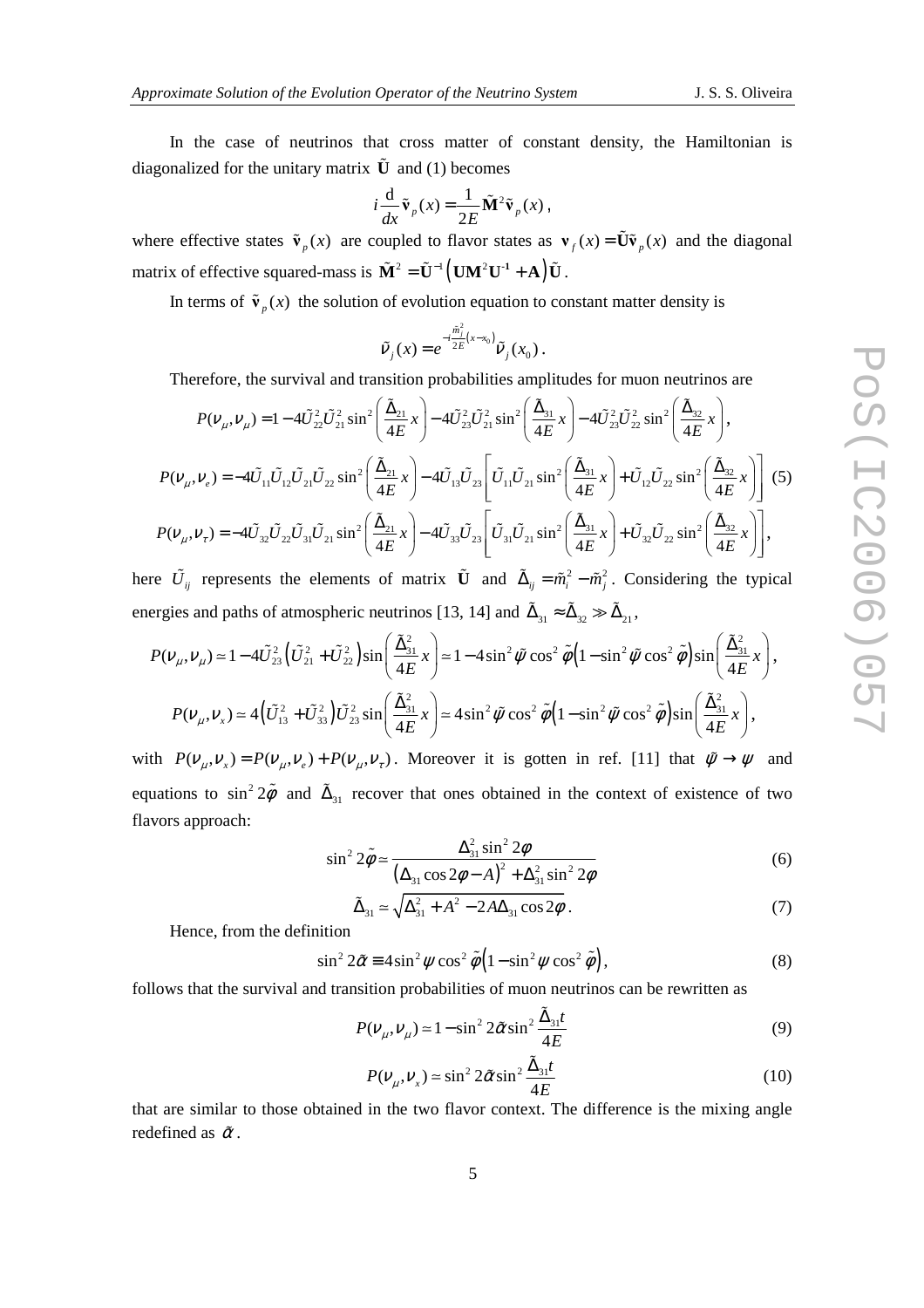For neutrinos propagating in an inhomogeneous medium, that is the case of that cross the Earth, the Hamiltonian term that takes into account the interaction with the matter depends on their position. Thus,  $[H(x), H(x')] \neq 0$  and the evolution operator must be written as a function of expansion in eq. (3), making difficult the treatment of the evolution operator.

The strategy of Lisi [5] is to divide the path in partial elements *j* in which the electronic density is given by  $N_j(x)$  and the neutrino propagation is described by the Hamiltonian  $\mathbf{H}_j(x)$ . The evolution operator is taken as a partial operator product

$$
\mathbf{G}\left(x_{F},x_{0}\right)=\prod_{j}\mathbf{G}_{j}\left(x_{j},x_{j-1}\right).
$$

In the reference [5], the simplified situation of oscillation between two flavors is considered, for which the equation (1) assumes the explicit form

$$
i\frac{d}{dx}\mathbf{v}_f(x) = \frac{1}{4E} \left[ \left( \sum_{21} + A \right) + \left( \begin{array}{cc} A(x) - \Delta_{21} \cos 2\theta & \Delta_{21} \sin 2\theta \\ \Delta_{21} \sin 2\theta & \Delta_{21} \cos 2\theta - A(x) \end{array} \right) \right] \mathbf{v}_f(x)
$$

here  $\Delta_{21} = m_2^2 - m_1^2$ ,  $\Sigma_{21} = m_2^2 + m_1^2$ ,  $A = 2\sqrt{2}G_F EN_e(x)$  and  $\theta$  is the mixing angle.

Thus, the Hamiltonian, except for the proportional term to the identity  $(\sum_{21} + A)$  that just introduces in the evolution operator a constant phase factor, can be defined in each partial element, with  $k = \frac{\Delta_{21}}{2\pi}$ 2 *k E*  $=\frac{\Delta_{21}}{25}$ , as

$$
\mathbf{H}_{j} = \frac{1}{2} \begin{pmatrix} \sqrt{2}G_{F}N_{j}(x) - k\cos 2\theta & k\sin 2\theta \\ k\sin 2\theta & k\cos 2\theta - \sqrt{2}G_{F}N_{j}(x) \end{pmatrix}.
$$
 (11)

The partial evolution operator  $\mathbf{G}_j(x_j, x_{j-1})$  is associated to this Hamiltonian  $\mathbf{H}_j$ .

The electronic density in the path element is defined as the average electronic density plus a perturbation term  $N_j(x) = N_j + \delta N_j(x)$ , so  $H_j = H_j + \delta H_j(x)$ . The constant part of  $H_j$  is

$$
\overline{\mathbf{H}}_{j} = \frac{1}{2} \begin{pmatrix} \sqrt{2}G_{F}\overline{N}_{j} - k\cos 2\theta & k\sin 2\theta \\ k\sin 2\theta & k\cos 2\theta - \sqrt{2}G_{F}\overline{N}_{j} \end{pmatrix}
$$
(12)

and the perturbation

$$
\delta \mathbf{H}_{j}(x) = \frac{\sqrt{2}}{2} G_{F} \begin{pmatrix} \delta \overline{N}_{j}(x) & 0\\ 0 & -\delta \overline{N}_{j}(x) \end{pmatrix} . \tag{13}
$$

Then,

$$
\mathbf{v}_f(x_F) = \prod_j \mathbf{U}_j(x_j, x_{j-1}) \mathbf{v}_f(x_I)
$$
 (14)

where the partial evolution operator is

$$
\mathbf{U}_{j}(x_{j}, x_{j-1}) = \text{Exp}\left\{-i\int_{x_{j-1}}^{x_{j}} \left[\overline{\mathbf{H}}_{j} + \delta \mathbf{H}_{j}(x)\right] dx\right\}.
$$
 (15)

As  $\mathbf{H}_j$  is constant,

$$
\mathbf{U}_{j}(x_{j}, x_{j-1}) = e^{-i(x_{j}-x_{j-1})\overline{\mathbf{H}}_{j}} \exp\left[-i\int_{x_{j-1}}^{x_{j}} dx e^{-i(x_{j-1}-x)\overline{\mathbf{H}}_{j}} \delta \mathbf{H}_{j}(x) e^{-i(x_{j-1})\overline{\mathbf{H}}_{j}}\right].
$$
 (16)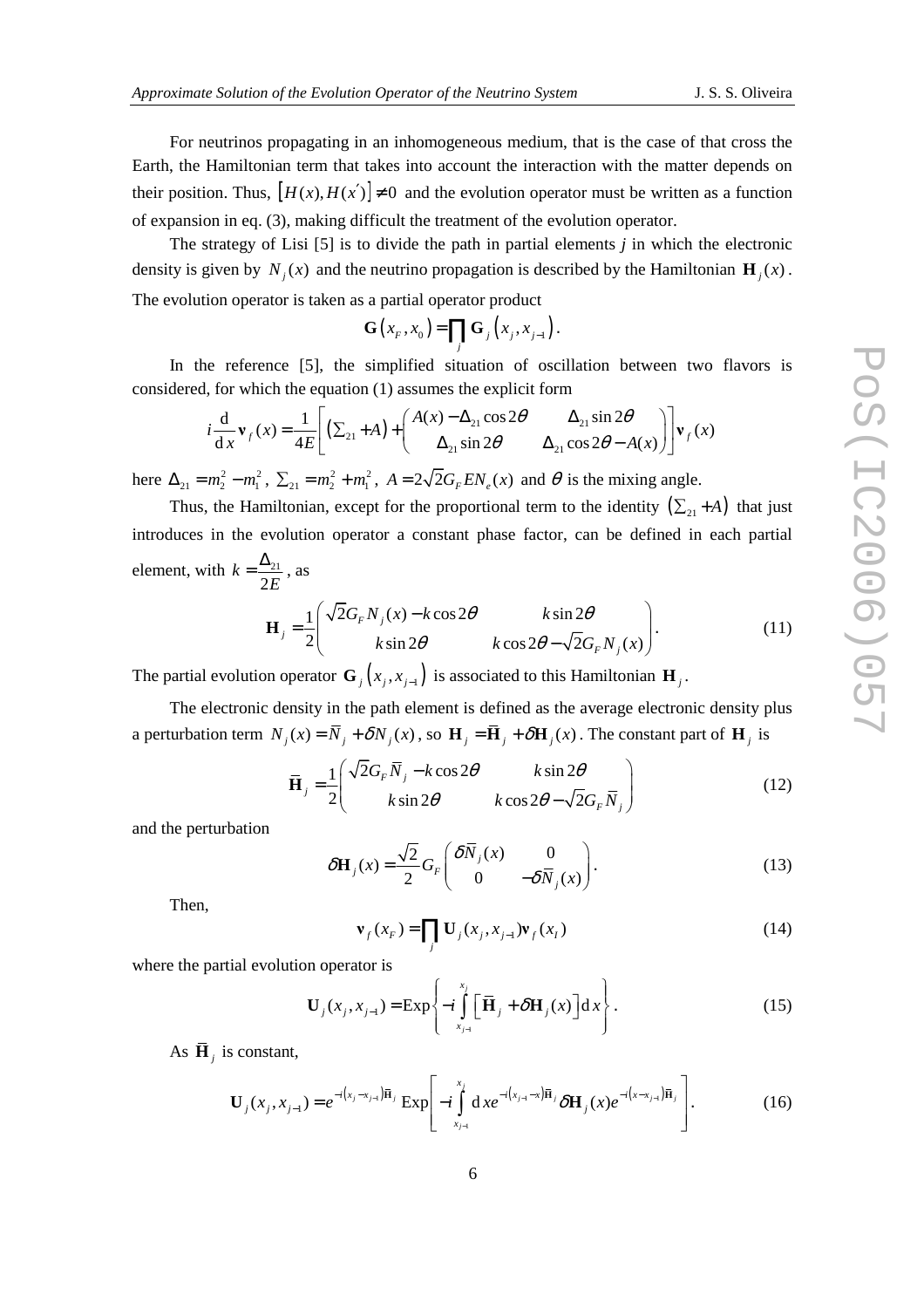Dividing the path in small elements, the partial evolution operator, in first approximation order, can be written as

$$
\mathbf{U}_{j}(x_{j}, x_{j-1}) \simeq e^{-i(x_{j}-x_{j-1})\overline{\mathbf{H}}_{j}} - i \int_{x_{j-1}}^{x_{j}} dx e^{-i(x_{j-1}-x)\overline{\mathbf{H}}_{j}} \delta \mathbf{H}_{j}(x) e^{-i(x_{j-1})\overline{\mathbf{H}}_{j}} . \tag{17}
$$

Performing the integral in Eq. (17), the following expression is obtained

$$
\mathbf{U}_{j}(x_{j}, x_{j-1}) = \begin{pmatrix} c_{j} + is_{j} \cos 2\tilde{\theta} & -is_{j} \sin 2\tilde{\theta} \\ -is_{j} \sin 2\tilde{\theta} & c_{j} - is_{j} \cos 2\tilde{\theta} \end{pmatrix}
$$
  

$$
-\frac{i}{2} \sin 2\tilde{\theta} \begin{pmatrix} \sin 2\tilde{\theta}C_{j} & \cos 2\tilde{\theta}C_{j} - isin 2\tilde{\theta}S_{j} \\ \cos 2\tilde{\theta}C_{j} + isin 2\tilde{\theta}S_{j} & -\sin 2\tilde{\theta}C_{j} \end{pmatrix},
$$
(18)

where

$$
c_j = \cos\left(k_m \frac{x_j - x_{j-1}}{2}\right), \qquad s_j = \sin\left(k_m \frac{x_j - x_{j-1}}{2}\right),
$$
  

$$
C_j = \sqrt{2}G_F \int_{x_{j-1}}^{x_j} d x \delta N_j(x) \cos\left(k_m(x - \overline{x})\right), \qquad S_j = \sqrt{2}G_F \int_{x_{j-1}}^{x_j} d x \delta N_j(x) \sin\left(k_m(x - \overline{x})\right)
$$
  
and  $\overline{x} = \frac{x_j + x_{j-1}}{2}, \ \tilde{\Delta}_{21} = \sqrt{\Delta_{21}^2 + \overline{A}^2 - 2\overline{A}\Delta_{21}\cos 2\theta}, \ \sin 2\tilde{\theta} = \frac{\Delta_{21}}{\tilde{\Delta}_{21}}\sin 2\theta, \ k_m = \frac{\tilde{\Delta}_{21}}{2E}.$ 

However, the partial evolution operator the evolution operator in first order approximation as presented in Eq. (18) it is not automatically unitary, being necessary to normalize it. The unitarity of  $\mathbf{U}_j$  ( $x_j$ , $x_{j-1}$ ) is guaranteed by the redefinition

$$
\mathbf{U}'_j(x_j, x_{j-1}) = \frac{2}{\sqrt{4 + \sin^2 2\tilde{\theta}\left(S_j^2 + C_j^2\right)}} \mathbf{U}_j(x_j, x_{j-1})
$$
(19)

As discussed previously, for atmospheric neutrinos the oscillation probabilities among three flavors can be described as a function of the oscillation probabilities among two flavors, being enough to redefine the mixture angle  $\tilde{\alpha}$  giving in Eq. (8). Thus the survival and transition probabilities of muon neutrinos at variable matter density in the context of three flavors can be defined as oscillation probabilities between muon and another type of neutrino obtained from the partial evolution operator with effective mixing angle  $\tilde{\alpha}$ 

$$
\mathbf{U}'_j(x_j, x_{j-1}) = \frac{2}{\sqrt{4 + \sin^2 2\tilde{\alpha} \left( S_j^2 - C_j^2 \right)}} \begin{pmatrix} c_j + is_j \cos 2\tilde{\alpha} & -is_j \sin 2\tilde{\alpha} \\ -is_j \sin 2\tilde{\alpha} & c_j - is_j \cos 2\tilde{\alpha} \end{pmatrix}
$$
  

$$
-\frac{i}{2} \sin 2\tilde{\alpha} \begin{pmatrix} \sin 2\tilde{\alpha} C_j & \cos 2\tilde{\alpha} C_j - isin 2\tilde{\alpha} S_j \\ \cos 2\tilde{\alpha} C_j + isin 2\tilde{\alpha} S_j & -\sin 2\tilde{\alpha} C_j \end{pmatrix}
$$
(20)

Treating of atmospheric neutrinos, it is used the Earth electronic density described by PREM [15]. The vacuum oscillation parameters used in the calculations are  $\Delta_{32} = 3 \times 10^{-3} \text{ eV}^2$ ,  $\sin^2 \psi = 0.6$  and  $\sin^2 \phi = 0.01$  supplied by the reference [13]. The reason to use this particular choice is that it is studied only the behavior of solution rather than to make any precise predictions about the neutrino oscillation probabilities.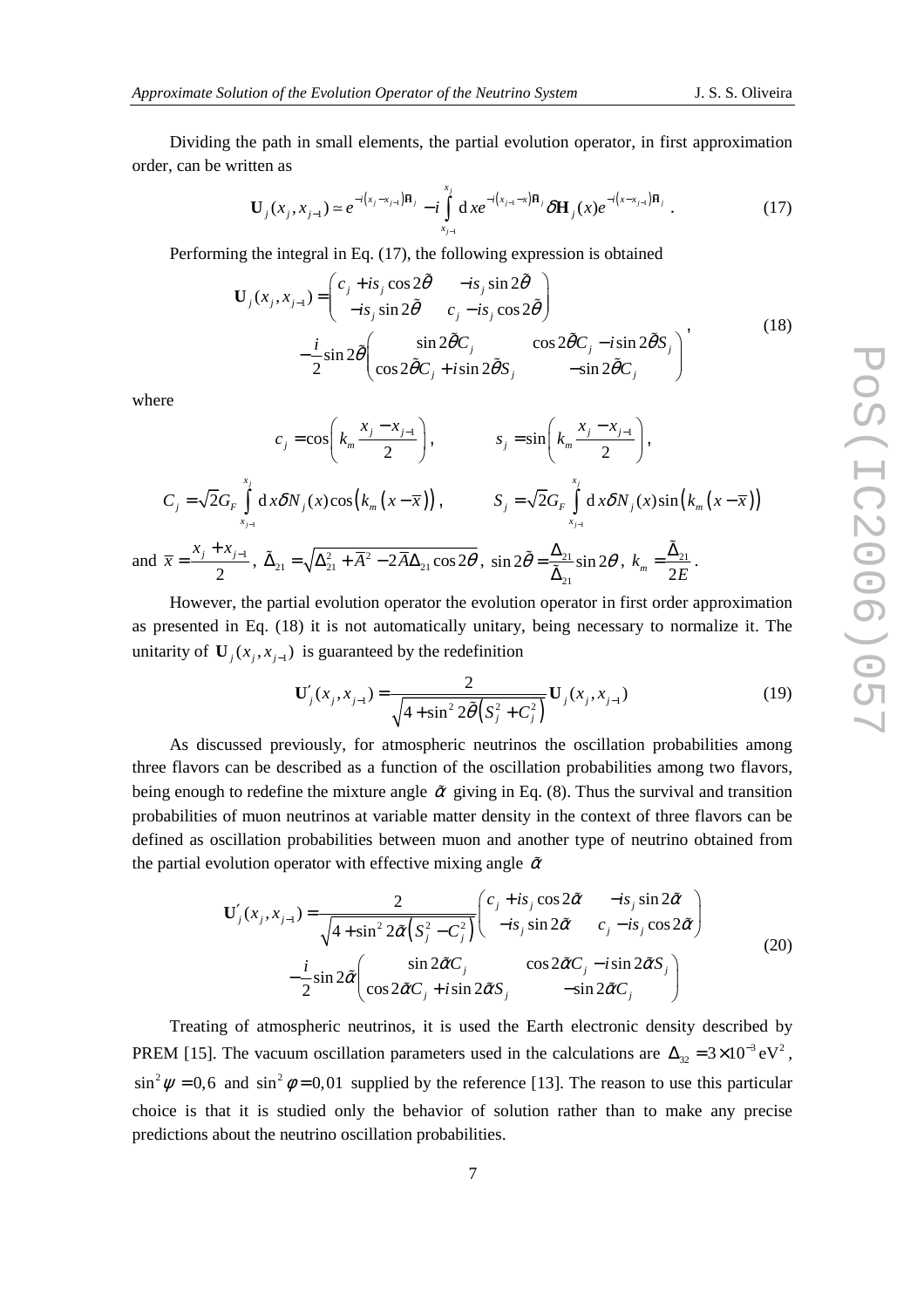

*Figure 2: Transition probability (dashed line) and survival probability (solid line) considering two neutrino flavors for 3, 4 and 5 GeV energy values.* 

To observe the energy influence in the oscillation amplitudes, in figure 2 it is shown the oscillation probabilities of neutrinos in the framework of two neutrino oscillations that cross the Earth with 3, 4 and 5 GeV energy values and reach it with  $\theta = 70^{\circ}$  and in the initial state

$$
V_f(x_I) = \begin{pmatrix} 1/\sqrt{2} \\ 1/\sqrt{2} \end{pmatrix}.
$$

In the graph, *y* is the ratio between the distance traveled by the neutrino inside of the Earth and the Earth radius.

In this analysis, it was noted that the first order term of the evolution operator for the variable matter density is negligible since for path elements sufficiently small, the electronic density can be considered constant.

#### **4. Atmospheric muon neutrino flux**

The up and down muon neutrino fluxes without oscillation are simply obtained by the integration of the production rate in the distance *l* between the source and the detector. For energy of 5GeV and zenith angle of 70º, it was obtained the muon neutrino flux

$$
\phi_{v_{\mu}} = 4,25076 \times 10^{-4} (cm^2.s.sr.GeV)^{-1}
$$
\n(21)

Even considering oscillation among flavors, the muon neutrino flux, without consider the eletronic chanel, is calculated by the relation

$$
\phi_{\nu_{\mu}} = \int_{l}^{0} P(\nu_{\mu}, \nu_{\mu}) \frac{\partial \phi_{\nu_{\mu}}}{\partial l} dl
$$
\n(22)

here *l*  $\partial \phi_{\scriptscriptstyle V_{\mu}}$  $\frac{\varphi_{v_\mu}}{\partial l}$  is the neutrino production rate and  $P(v_\mu, v_\mu) = |\nu_\mu(x)|^2$ .

For neutrinos, the atmosphere can be approximated as vacuum, so the flavor state of the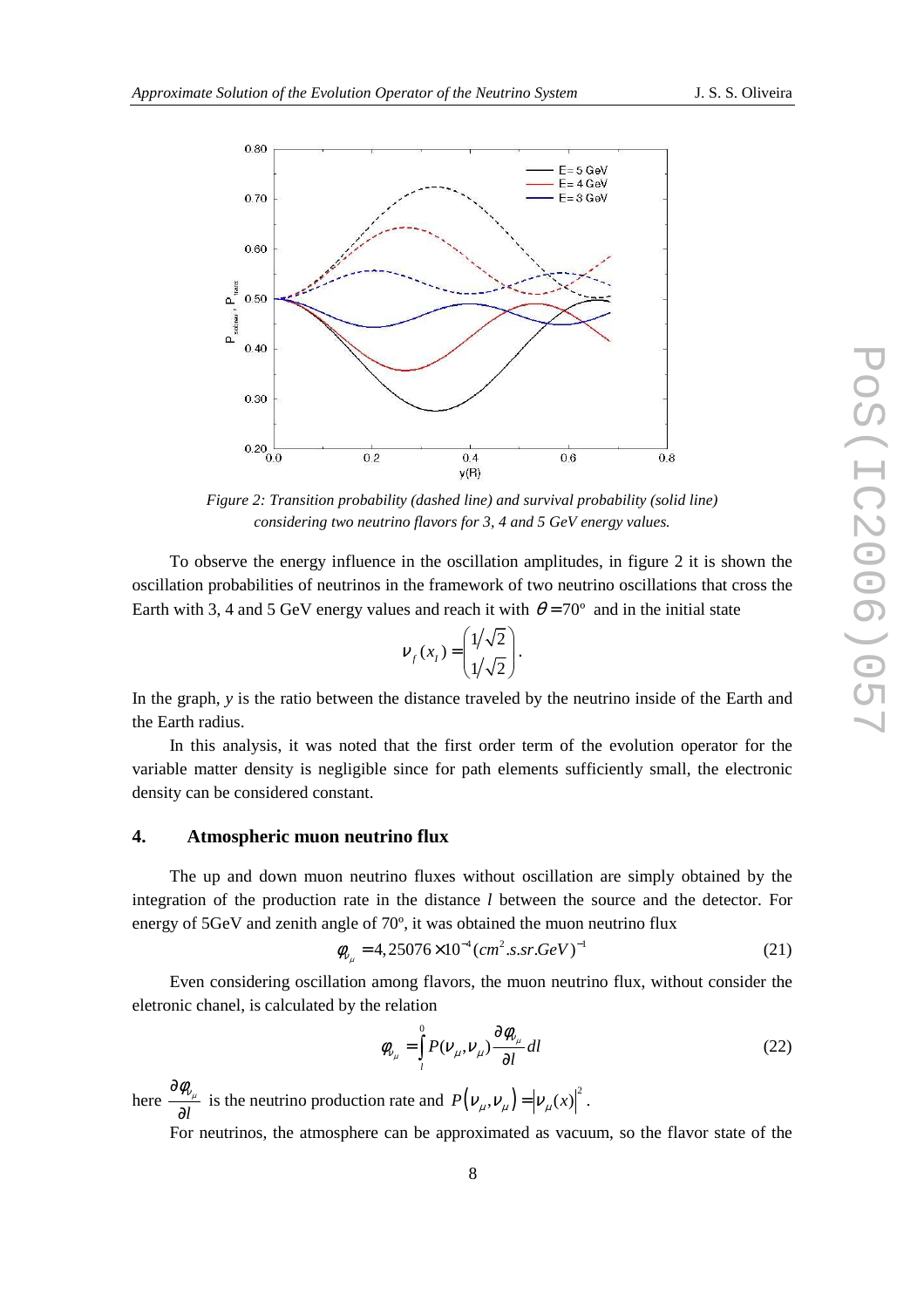muon neutrino produced at the distance *l* of the detector at the sea level is

$$
\begin{pmatrix} V_{\mu}(l) \\ V_{x}(l) \end{pmatrix} = \begin{pmatrix} \cos \frac{\Delta_{32}}{4E} + i \cos 2\alpha \sin \frac{\Delta_{32}}{4E} \\ \sin 2\alpha \sin \frac{\Delta_{32}}{4E} \end{pmatrix}
$$
 (23)

it follows that

$$
P(V_{\mu}, V_{\mu}) \approx 1 - S^2 2\alpha \sin^2 \frac{\Delta_{32}l}{4E},
$$
\n(24)

where  $S^2 2\alpha = 4S^2 \psi C^2 \phi \left( 1 - S^2 \psi C^2 \phi \right)$ .

Using the oscillation parameters from ref. [13]  $\Delta_{32} = 3 \times 10^{-3} \text{ eV}^2$ ,  $\sin^2 \psi = 0.6$  and  $\sin^2 \phi = 0.01$ , we get  $S^2 2\alpha = 0.96$ . In this case, for energy value of 5 GeV and zenith angle of 70º, one finds

$$
\phi_{v_{\mu}} = 4,25048 \times 10^{-4} \, (\text{cm}^2 \cdot \text{s.sr} \cdot \text{GeV})^{-1} \tag{25}
$$

In the case of down neutrino, part of the path is in the atmosphere, for which the oscillation conditions are the same ones appearing for neutrinos up, and part is inside the Earth. Thus, the flavor state for down neutrinos initially of muon flavor is obtained multiplying the state given in Eq. (23) for the evolution operator in the Earth in zero order of approximation, since the term of first order doesn't contribute significantly.

$$
\begin{pmatrix} V_{\mu}(l) \\ V_{x}(l) \end{pmatrix} = \left[ \prod_{j} \begin{pmatrix} c_{j} + is_{j} \cos 2\tilde{\alpha} & -is_{j} \sin 2\tilde{\alpha} \\ -is_{j} \sin 2\tilde{\alpha} & c_{j} - is_{j} \cos 2\tilde{\alpha} \end{pmatrix} \right] \begin{pmatrix} \cos \frac{\Delta_{32}l}{4E} + i \cos 2\alpha \sin \frac{\Delta_{32}l}{4E} \\ \sin 2\alpha \sin \frac{\Delta_{32}l}{4E} \end{pmatrix}
$$

The survival probability of muon neutrino is  $P(V_\mu, V_\mu) = |\nu_\mu(x)|^2$ . Muon neutrino flux is obtained multiplying the muon neutrino rate by this probability and integrating in *l,* the result is

$$
\phi_{v_{\mu}} = 6 \times 10^{-5} (cm^2.s.sr.GeV)^{-1}
$$
\n(26)

for energy value of 5GeV, with zenith angle of 70º and oscillation parameters from ref. [13].

## **5. Discussion**

The up neutrinos fluxes practically doesn't change when taking into account the flavor oscillation possibility. However the down neutrino flux calculated with oscillation corresponds to approximately 15% of the flux obtained without considering oscillation. Thus the flavor oscillations are revealed as a possible explanation for an eventual up-down asymmetry.

The extension of the calculation accomplished in this work for different values of energy and zenith angles is direct for  $\theta \ge 70^{\circ}$  and since the approach of unidimensional showers can be maintained. Note that from our results the up-down asymmetry for neutrino flux can be used as an element to determine the values of physical parameters related to flavor neutrino oscillation. Varying the energy of neutrinos or incident angle, different oscillation probability is obtained and the parameter values can be properly adjusting to reproduce the asymmetry data

The negligible influence of the first order term of the evolution operator in the Earth allows considering the constant electronic density and equal to  $N<sub>j</sub>$  for each element of the path. Disregarding of the disturbance, the oscillation in the context of three families described by the evolution operator in the Earth upper mantle can be introduced without much trouble.